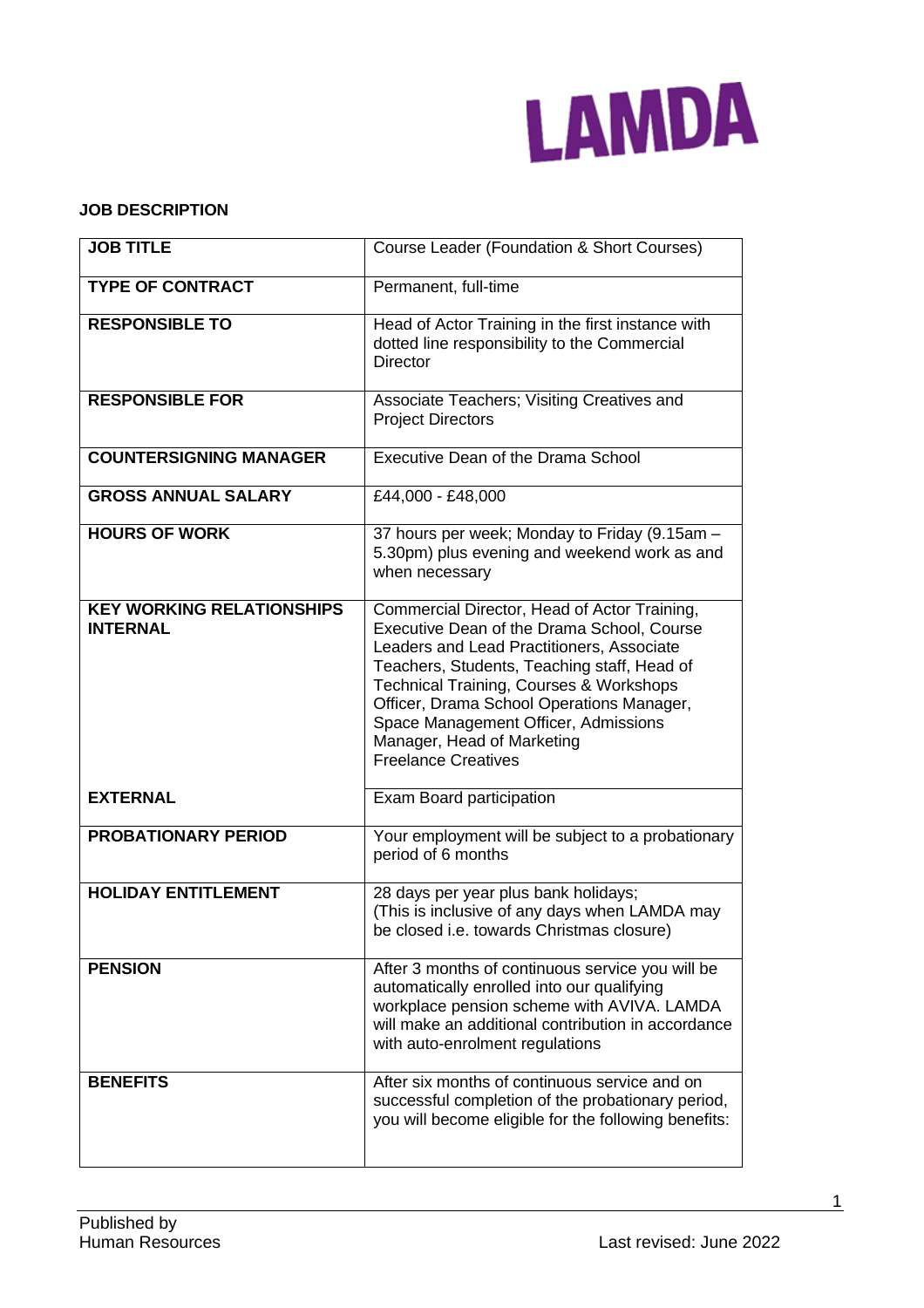| (1) GROUP LIFE ASSURANCE                    | LAMDA offers a death in service benefit where<br>the nominated beneficiary could receive<br>approximately 4 x annual salary payment if death<br>occurs whilst in service |
|---------------------------------------------|--------------------------------------------------------------------------------------------------------------------------------------------------------------------------|
| (2) SEASON TICKET LOAN                      | LAMDA offers an interest free loan for the<br>purchase of an annual season ticket                                                                                        |
| (3) EMPLOYEE ASSISTANCE<br><b>PROGRAMME</b> | LAMDA offers an employee assistance<br>programme (EAP) which is confidential and easy<br>to access. This service is available to staff 24<br>hours a day, 7 days a week. |

### **JOB PURPOSE**

You will lead the planning, development and delivery of our innovative, industry-focused foundation in Performing Arts course (Autumn/Spring), and all LAMDA Short Courses including budgeting, course team leadership and coordination of Lead Practitioners and Teaching Associates, employment of hourly-paid teachers and freelancers (Associate Artists and Specialist Practitioners), ensuring rigorous quality assurance and enhancement; reflection, evaluation and progressive course development.

Course Leaders will also lead projects and make a contribution across the school in one of the Acting and Directing disciplines (i.e. Acting, Directing, Voice, Movement, Music & Singing or Professional Practice).

### **DUTIES AND RESPONSIBILITIES**

- Creative and pedagogic development of the Course, including presenting proposals for revalidation of the programme from time to time
- Responsibility for the planning and implementation of course delivery of the
	- Foundation/Short Courses (currently c. 32 Foundation students/300 short course students/60 8-week Shakespeare course students)
- Overall responsibility for the marking and moderation process of students on relevant courses
- Overall responsibility for the academic progress of students on the relevant course
- Selection of texts, in consultation with project leaders
- Budget responsibility for all course costs incurred
- Attendance at relevant auditions and recalls
- Responsibility for selection of students in consultation with Admissions Manager and in keeping with LAMDA's recruitment targets and policies, with approval of the Executive Dean of the Drama **School**
- Course timetabling (in collaboration with Executive Dean of the Drama School, Head of Actor Training and Head of Technical Training)
- Planning and recruitment of workshop projects and selection of workshop project directors, with approval of Head of Actor Training
- Planning of Student Induction ('Ensemble Week', in collaboration with Admissions Manager)
- Curation of Reflection weeks and extra-curricular timetabled sessions
- Reflective Workbook
- Course Content and Quality
- Annual programme review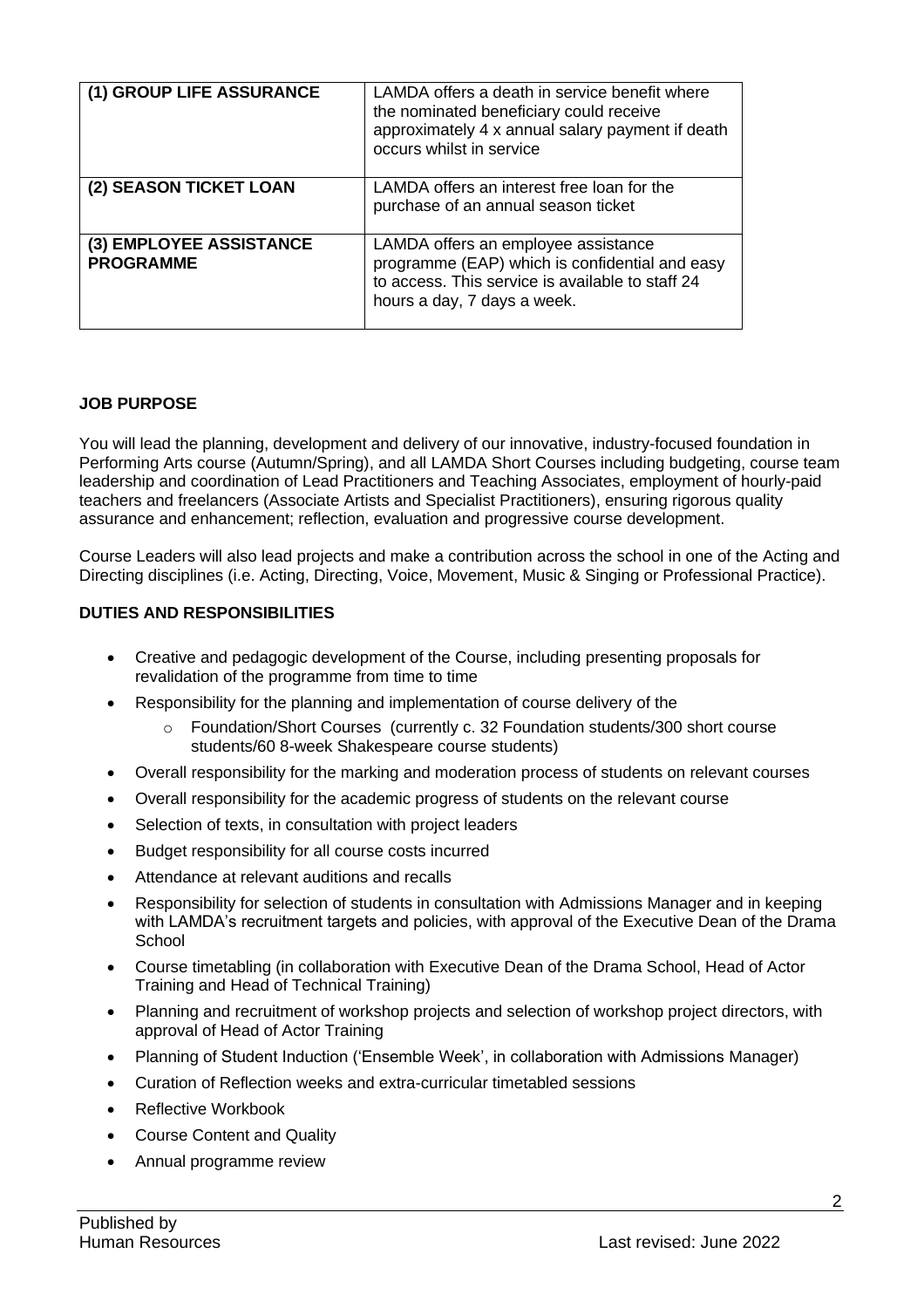- **Validation**
- Active participation in Academic Board and its sub-committees
- Contributing to knowledge creation and/or exchange
- Maintaining professional networks to sustain best industry practice
- Contributing to the maintenance of the alumni network including engagement with the mentoring programme
- Liaising where relevant with External Examiners ensuring they have access to relevant documentation
- Exam Board participation
- Contribute to the Academy's text list to support an anti-racist teaching agenda
- Teaching and/or direction of public performances or workshop projects (c 40% of hours)
- Induction of staff and freelance creatives
- Observation of teaching
- (In collaboration with the Producer), induction of freelance artists, ensuring visiting freelancers understand the stage in their training students have reached and are briefed on student support issues
- Management of personal tutoring relationships and learning tutorials and acting as a personal tutor to students to deal with and, where appropriate, triage non-academic aspects of the student experience.

## **Specific Short Courses duties and responsibilities**

- Work with Commercial Director to develop an annual programme of high-quality short courses, including our 8-week accredited course, to meet customer demand and financial targets, maximizing earning potential
- Work with Commercial Director to set budgets and prices
- Plan and ensure smooth delivery of an exciting short course programme
- Horizon scanning for future opportunities in the short course space
- Staff Short Courses
- Plan delivery of short courses liaising with Space Management Officer
- Timely liaison with Marketing department to ensure courses can be accurately and effectively marketed
- Work with Courses and Workshops Officer to ensure course evaluation is carried out effectively
- To take lead responsibility for one of four cross-cutting School themes working with Lead Practitioners and Associate Teachers allocated to the same priorities:
	- **a. Access and Inclusion** widening access and inclusion within the school and outside. Engagement through recruitment, audition squad, access summer school and exams. Anti-Racist and Inclusive Teaching practice and pedagogy. Commitment and experience of facilitating modern ensemble - co-creation, facilitation of safe spaces, zero-tolerance and conflict resolution - to foster collaboration and creativity.
	- **b. Development of Individual Health, Wellbeing and Resilience** building a holistic approach to training the individual to empower and build confidence and practice for the professional world - journaling, mindfulness, mental wellness, personal coaching, life plans, leadership development and mentoring.
	- **c. Development of multi skilled Artists and Creative Technicians** for a sustainable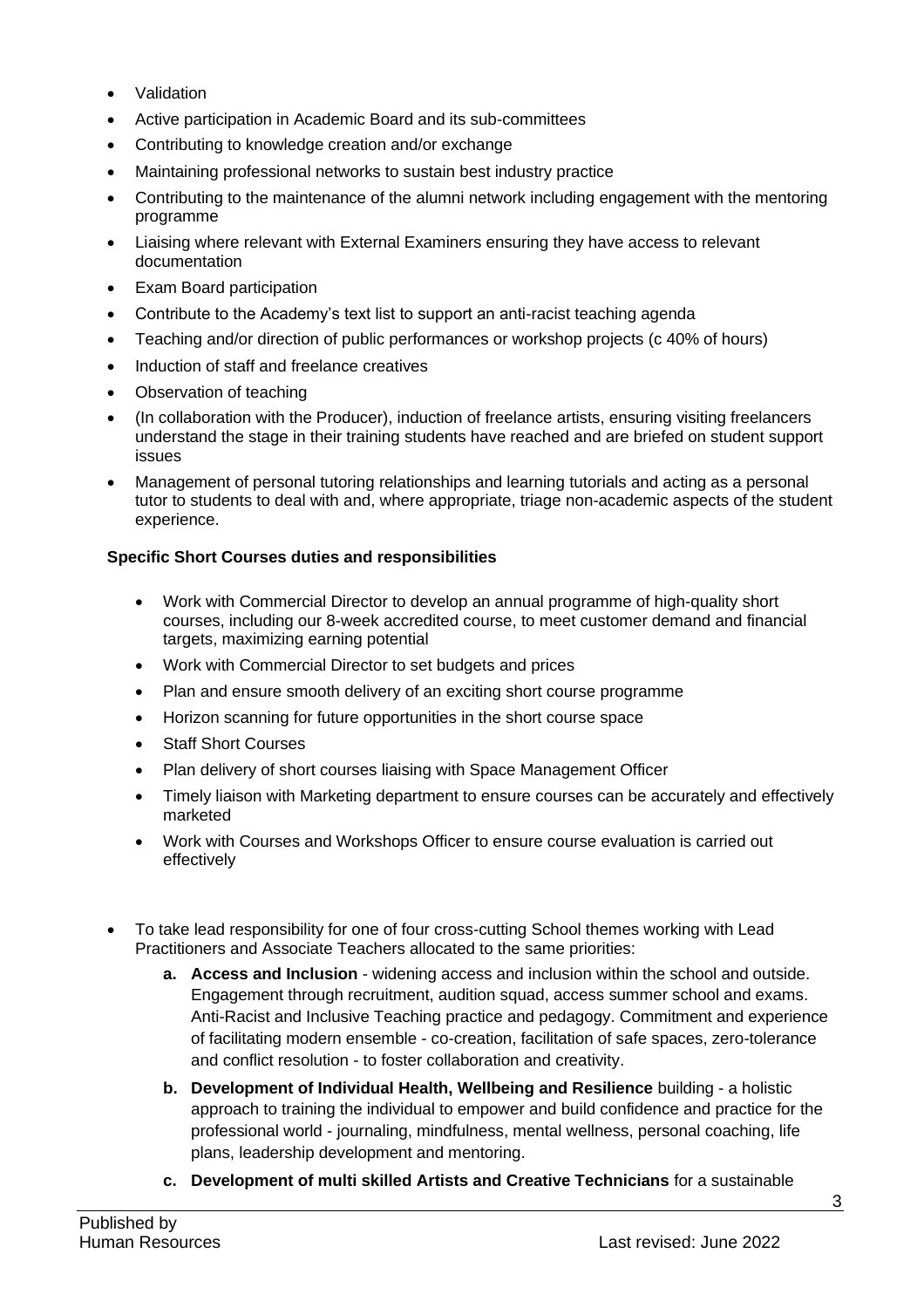creative skills sector with relevant experience and practice in making sustainable theatre, content production and promotion across all platforms, creative access and inclusion, creating and delivering socially engaged work for a wide range of audiences and stakeholders.

- **d. Digital** supporting the digitisation of LAMDA in teaching, learning, research, knowledge exchange, technical theatre, screen and audio and other platforms.
- It is expected that approximately 40% of working hours will be spent over the course of the year with face-to-face teaching/directing (including workshops and productions), with the remaining 60% comprising: Preparation, Marking, Online first Round (self-tape reviews), Recalls, Summer Schools, Curriculum Development Activity, Learning and Student Support Tutorials and Personal and Curriculum Development).

# **Other**

- Role in student recruitment (auditions and interviews)
- Directing as required and agreed
- **Casting**
- Liaison with other Courses and Industry/Professional/Personal Development lead
- Take responsibility for assigning Personal Tutors/Heads of Year for the course for which you are responsible
- Take responsibility for assigning Learning Tutors and coordinating tutorials
- Project management
- Staff Collaboration with Development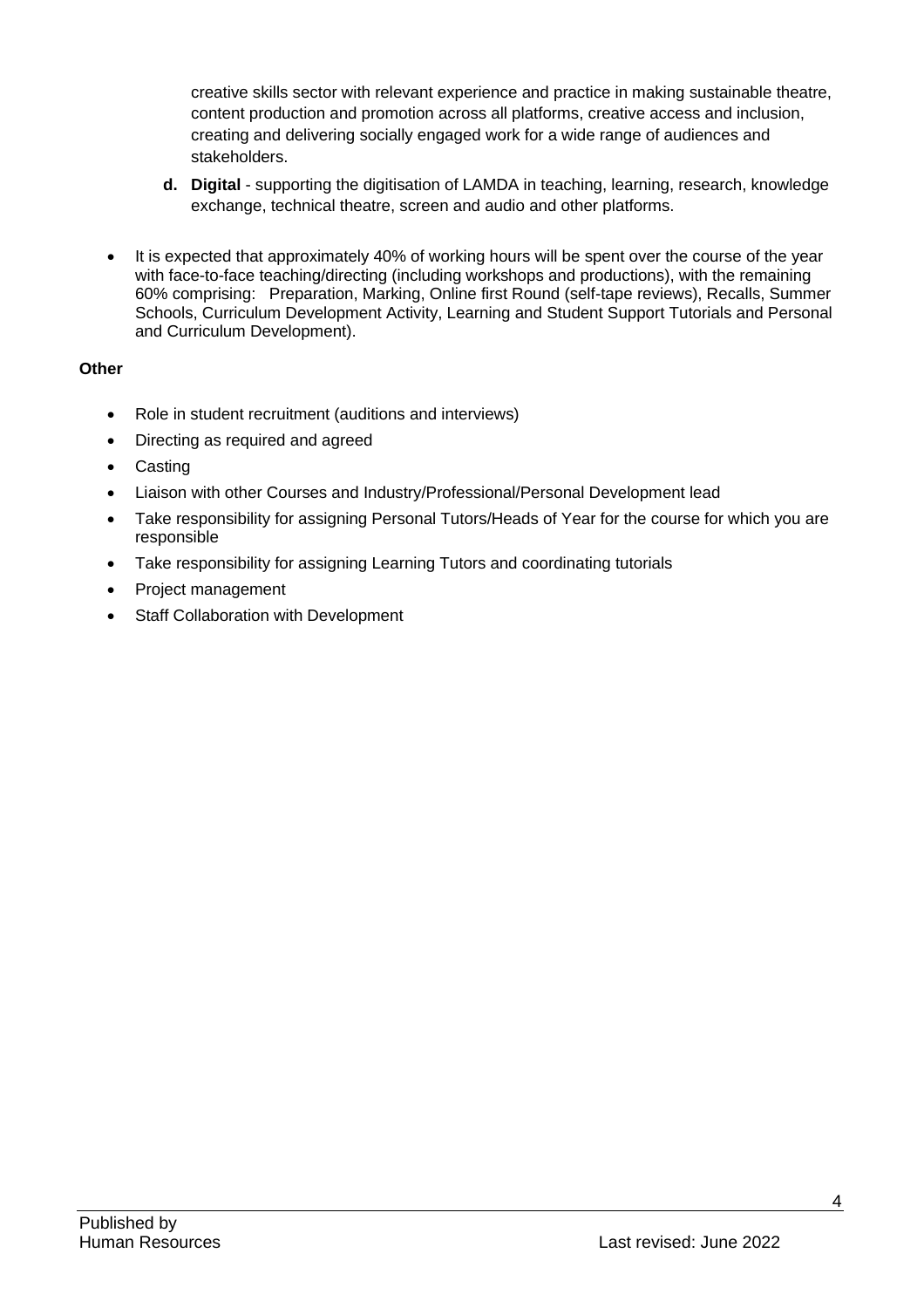### **PERSON SPECIFICATION**

|                                    | <b>ESSENTIAL</b>                                                                                                                                                             | <b>DESIRABLE</b> | <b>METHOD OF</b><br><b>ASSESSMENT</b> |
|------------------------------------|------------------------------------------------------------------------------------------------------------------------------------------------------------------------------|------------------|---------------------------------------|
|                                    |                                                                                                                                                                              |                  |                                       |
| <b>SKILLS/</b><br><b>ABILITIES</b> | Inspiring leadership<br>Excellent organisational and<br>administrative ability                                                                                               |                  | Covering<br>letter/<br>CV/Interview   |
|                                    | Course management                                                                                                                                                            |                  |                                       |
|                                    | Ability to review and appraise the<br>performance of other teachers                                                                                                          |                  |                                       |
|                                    | Ability to Review, Reflect and<br>Evaluate to inform change                                                                                                                  |                  |                                       |
|                                    | The ability to communicate<br>complex knowledge clearly, both<br>orally and in writing                                                                                       |                  |                                       |
|                                    | Excellent pastoral skills. Highly<br>skilled in dealing with complex,<br>sensitive information where<br>persuasive, motivational,<br>empathic skills are required            |                  |                                       |
|                                    | The ability to stimulate and<br>encourage the commitment to<br>learn in others and to promote<br>depth of learning in the subject<br>area                                    |                  |                                       |
|                                    | The ability to create and maintain<br>an inclusive and safe learning<br>environment for all students                                                                         |                  |                                       |
|                                    | Ability to work effectively and<br>creatively with students and<br>colleagues                                                                                                |                  |                                       |
|                                    | Ability to work and learn<br>alongside students in co-creation<br>Ability to organise own time<br>effectively, so as to meet<br>deadlines and manage<br>competing priorities |                  |                                       |
|                                    | Good analytical skills and the<br>ability to respond to problems<br>which arise in learning situations                                                                       |                  |                                       |
|                                    | Ability to plan and organize a<br>broad range of complex activities,<br>requiring the formulation and<br>adjustment of plans or strategies.                                  |                  |                                       |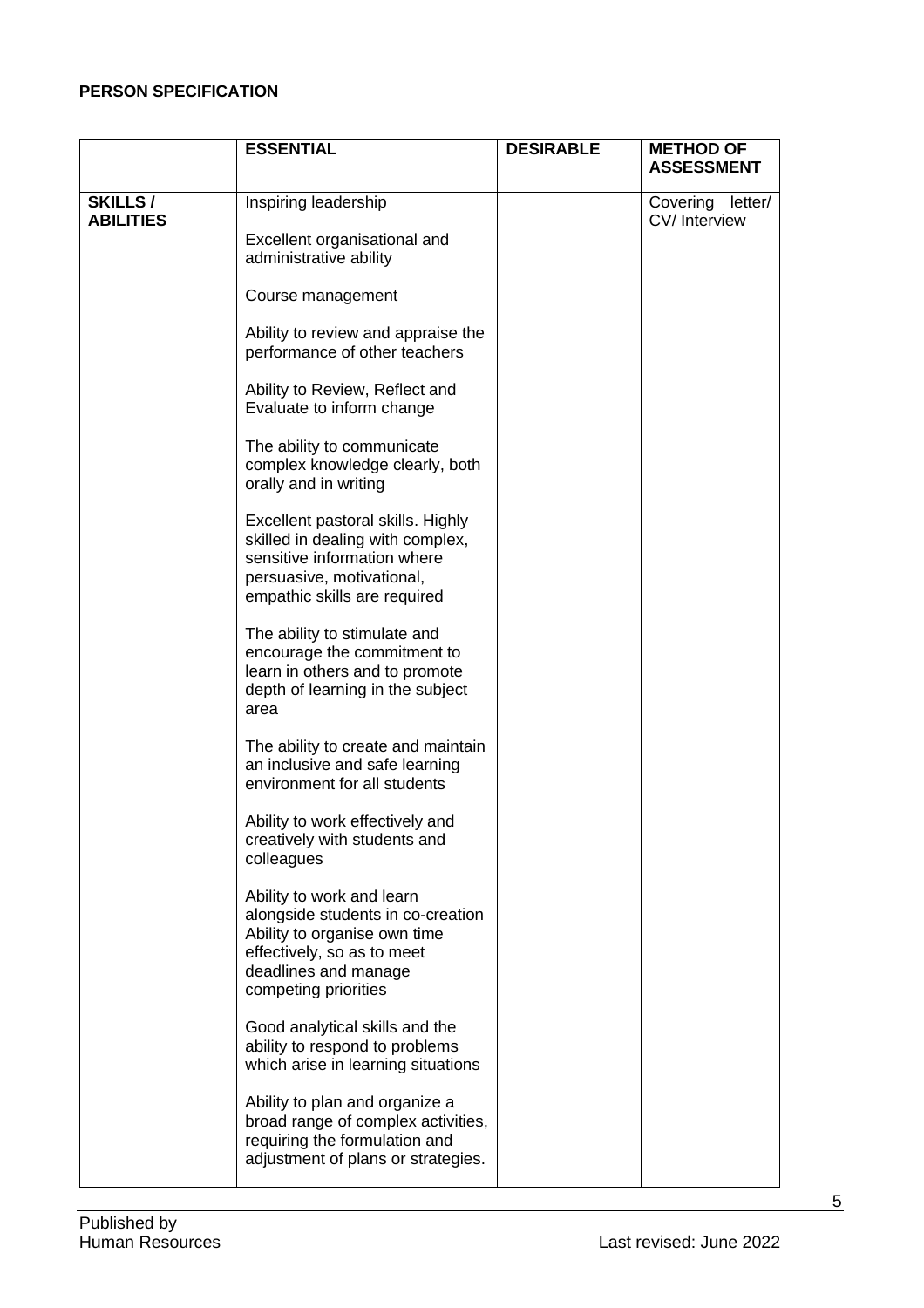|                   | <b>ESSENTIAL</b>                                                                                                                                                                                                                                                                                                                                                                                                                                              | <b>DESIRABLE</b>                                                                                                                                                                                                                                                                                                                       | <b>METHOD OF</b><br><b>ASSESSMENT</b> |
|-------------------|---------------------------------------------------------------------------------------------------------------------------------------------------------------------------------------------------------------------------------------------------------------------------------------------------------------------------------------------------------------------------------------------------------------------------------------------------------------|----------------------------------------------------------------------------------------------------------------------------------------------------------------------------------------------------------------------------------------------------------------------------------------------------------------------------------------|---------------------------------------|
|                   | Ability to translate teaching and<br>learning into the virtual learning<br>environment                                                                                                                                                                                                                                                                                                                                                                        |                                                                                                                                                                                                                                                                                                                                        |                                       |
|                   | Negotiating and influencing<br>Problem solving                                                                                                                                                                                                                                                                                                                                                                                                                |                                                                                                                                                                                                                                                                                                                                        |                                       |
| <b>KNOWLEDGE</b>  | Extensive breadth and depth of<br>specialist knowledge,<br>contemporary professional<br>application and understanding in<br>the discipline underpinned by<br>theoretical/academic knowledge<br>or relevant practical experience<br>Excellent understanding across<br>the course curriculum and the<br>scholarship associated with it.<br>Excellent awareness of modern<br>and classical theatre repertoire<br>Ability to concentrate for<br>prolonged periods | Understanding<br>of, or willingness<br>learn about,<br>to<br>Quality<br>Assurance<br>procedures<br>Strong external<br>creative<br>networks                                                                                                                                                                                             | Covering letter/<br>CV/ Interview     |
| <b>EXPERIENCE</b> | Significant experience of<br>delivering teaching and/or<br>training<br>National/international profile as<br>an industry practitioner or<br>pedagogue<br>Relevant experience in the<br>creative skills sector as a<br>practitioner<br>Experience of working with young<br>people<br>Continuing professional<br>development<br>Experience of programme<br>development                                                                                           | <b>Facilitation skills</b><br>Conflict<br>resolution<br>Artist<br>development and<br>participatory arts<br>in a variety of<br>setting and a<br>variety of<br>audiences<br>Course design<br>Work on<br>unconscious<br>bias, consent<br>and inclusion<br>Safeguarding<br>Health and<br>safety in<br>professional or<br>training settings | Covering letter/<br>CV/Interview      |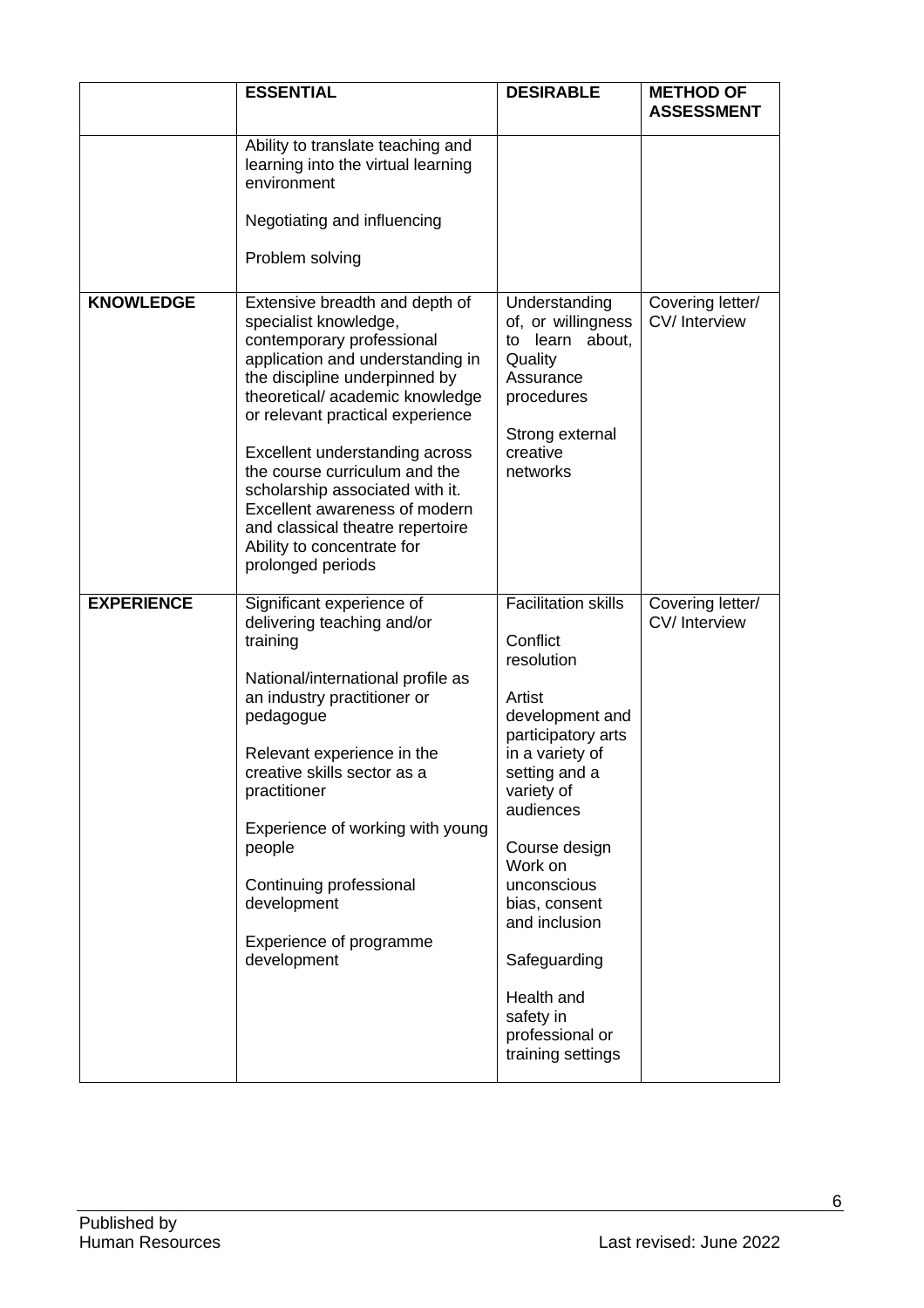|                       | <b>ESSENTIAL</b>                                                                                                                                                                                                                                                                                                                                                                                                                                                                                                           | <b>DESIRABLE</b>                                                                                                                                                                                                                                                    | <b>METHOD OF</b><br><b>ASSESSMENT</b> |
|-----------------------|----------------------------------------------------------------------------------------------------------------------------------------------------------------------------------------------------------------------------------------------------------------------------------------------------------------------------------------------------------------------------------------------------------------------------------------------------------------------------------------------------------------------------|---------------------------------------------------------------------------------------------------------------------------------------------------------------------------------------------------------------------------------------------------------------------|---------------------------------------|
| <b>QUALIFICATIONS</b> | Degree and/or equivalent<br>relevant Industry Experience with<br>a significant contribution at a<br>senior level to the HEA                                                                                                                                                                                                                                                                                                                                                                                                | Formal learning<br>(or equivalent) in<br>a relevant<br>subject and a<br>research and/or<br>professional<br>qualification.<br>Experience of or<br>willingness to<br>gain experience<br>of making a<br>significant<br>contribution at a<br>senior level to<br>the HEA | Certificates<br>(if applicable)       |
| <b>QUALITIES</b>      | Leadership and<br>Creativity<br>Resilience<br>Focused, highly efficient and self-<br>motivated with the ability to think<br>creatively and to take the<br>initiative to meet strict deadlines<br>across a number of simultaneous<br>projects<br>Collaborative team player with<br>ability to communicate clearly<br>and effectively<br>Flexibility - the ability to adapt to<br>different learning styles and<br>requirements. The ability to adapt<br>to different styles of Direction<br>Good sense of humour<br>Empathy |                                                                                                                                                                                                                                                                     | Covering<br>letter/<br>CV/Interview   |

*This job description reflects the present requirements of the post and should not be seen as an exhaustive list of responsibilities. Duties and responsibilities may develop and change in consultation with line management.*

*The successful applicant will be required to go through a DBS 'Enhanced Disclosure' check. Expenses will be met by the Academy.*